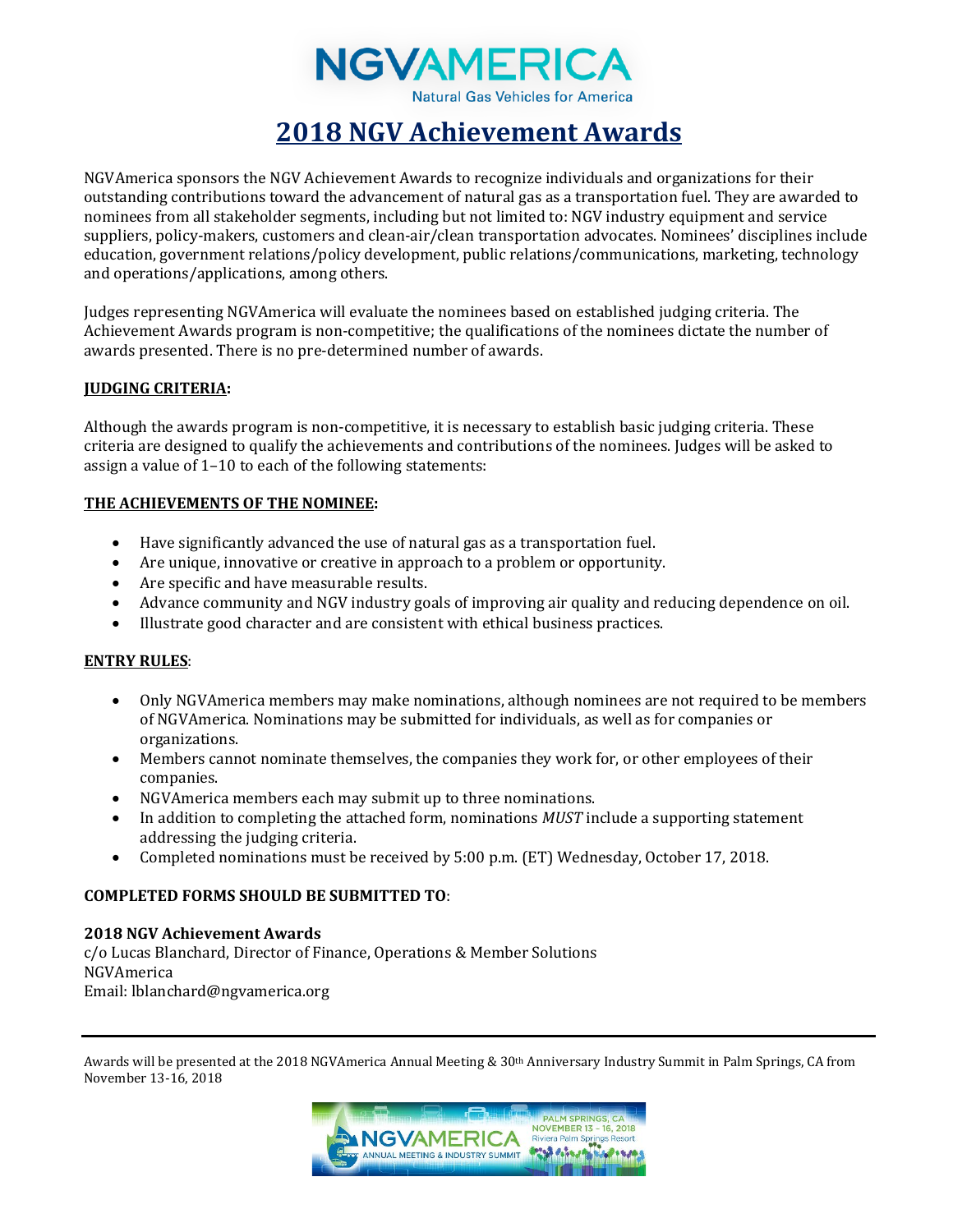

## **NOMINATION FORM**

Deadline: October 17, 2018

(Complete and email to **lblanchard@ngvamerica.org**)

| City: __________________________________State/Province: ________________________Zip/Postal Code: _____________ |  |  |  |
|----------------------------------------------------------------------------------------------------------------|--|--|--|
|                                                                                                                |  |  |  |
| PLEASE CHECK THE APPROPRIATE ANSWER                                                                            |  |  |  |
| This Nomination is for a:                                                                                      |  |  |  |
| <b>COMPANY</b>                                                                                                 |  |  |  |
| $\Box$ INDIVIDUAL                                                                                              |  |  |  |
|                                                                                                                |  |  |  |
|                                                                                                                |  |  |  |
|                                                                                                                |  |  |  |
|                                                                                                                |  |  |  |
|                                                                                                                |  |  |  |
| City: ________________________________State/Province: _________________________Zip/Postal Code:______________  |  |  |  |
|                                                                                                                |  |  |  |

Awards will be presented at the 2018 NGVAmerica Annual Meeting & 30<sup>th</sup> Anniversary Industry Summit in Palm Springs, CA from November 13-16, 2018